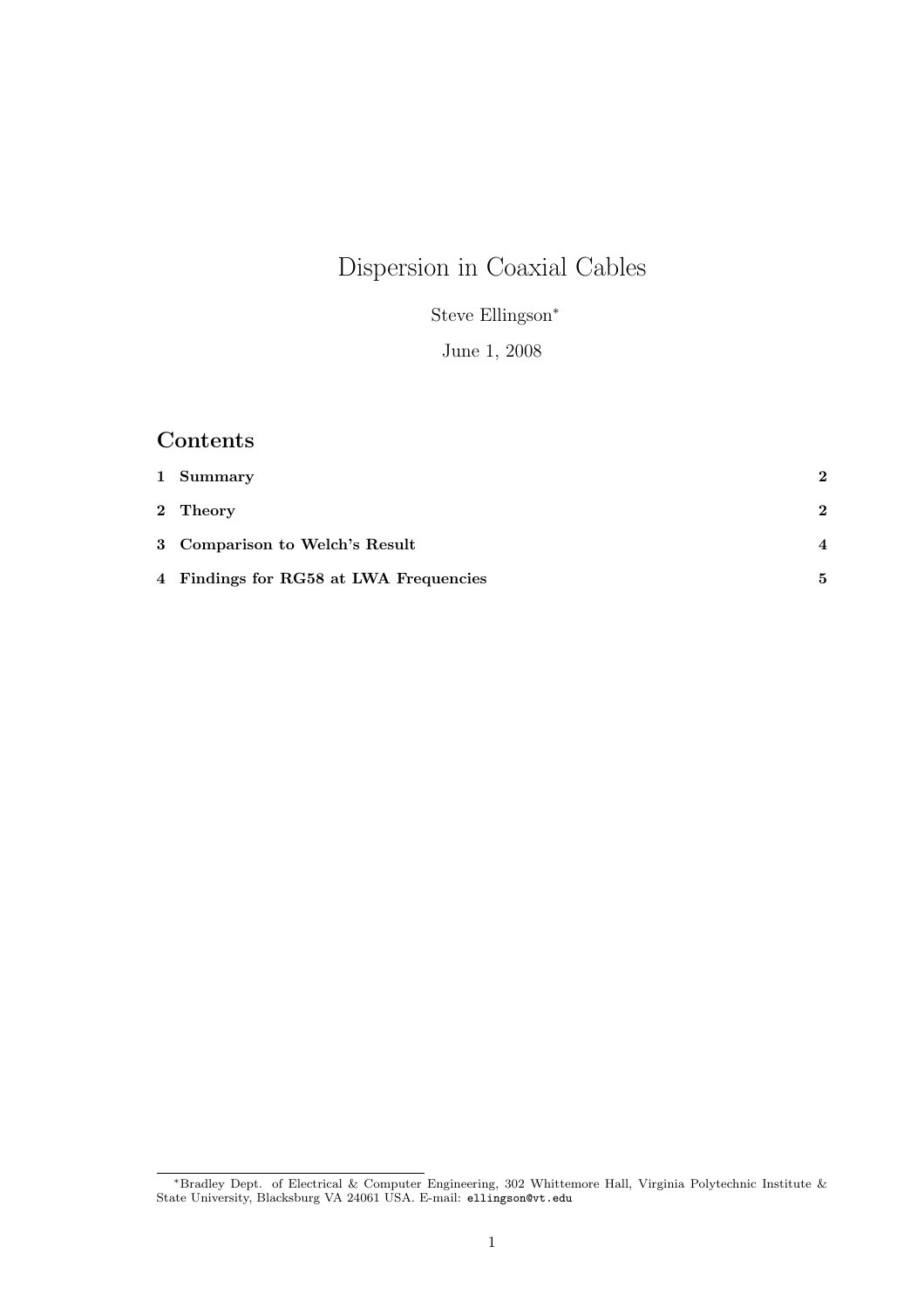#### 1 Summary

At the LWA "Pre-SRR and Kickoff Meeting" in Albuquerque in September 2008, TAC Member Jack Welch suggested that we consider the possibility that coaxial feedlines would introduce significant dispersion in our frequency range. He provided a memo written in 1990 describing analysis and measurement of dispersion on 1/2-in coax at frequencies in the range 90 MHz to about 1 GHz. I have generalized his analysis and applied it to the special case of RG58-type cables in our frequency range. I find that the excess delay due to dispersion is

$$
\tau_d = (4.78 \text{ ns}) \left(\frac{l}{100 \text{ m}}\right) \left(\frac{f}{10 \text{ MHz}}\right)^{-1/2} \tag{1}
$$

This is significant; for comparison consider that the free-space light travel time over 4 m (roughly the element spacing in the station array) is about 13 ns and frequency independent. The dispersion can be improved slightly (but probably only at great expense) by using coaxial cables having larger crosssection with inner and outer conductors having higher conductivity. This dispersion will probably need to be taken into account in calibration and observations of any reasonable bandwidth. Formulas are provided for computing the dispersion delay and attenuation of any coaxial cable given the relevant material and geometrical parameters.

#### 2 Theory

In this section I will use essentially the same general approach as Jack but with a different starting point and retaining all the relevant parameters so that results can be generated for a variety of cable types. A reference which contains all the formulas and constants used here is [1] (my personal favorite), but the same information can be found in various textbooks on engineering electromagnetics.

The field inside any transmission line propagates according to the factor  $e^{\gamma z}$  where  $\gamma$  is the complex-valued "propagation constant" and  $z$  is distance along the line. The propagation constant is given by

$$
\gamma = \sqrt{(R + j\omega L)(G + j\omega C)}\tag{2}
$$

where  $R$ ,  $L$ ,  $G$ , and  $C$  are the series resistance, series inductance, shunt conductance, and shunt capacitance, respectively;  $\omega = 2\pi f$  where f is frequency; and  $j = \sqrt{-1}$ . The shunt conductance describes the leakage of current through the medium separating the inner and outer conductors and is negligible for well-designed transmission lines. For example, for RG59 (which is similar to RG58 and for which I just happen to have these parameters worked out from a past project)  $C$  is about 100 pF/m and G is about 200  $\mu$ S/m, so at 10 MHz the capacitive reactance is  $\omega C \approx 6000 \,\mu$ S/m; i.e., already more than 30 times greater than  $G$  and increasing with frequency. Thus we approximate:

$$
\gamma \approx \sqrt{(R + j\omega L)j\omega C} = \sqrt{-\omega^2 LC + j\omega RC}
$$
\n(3)

At this point is useful to identify and make explicit the frequency dependence. C is given by

$$
C = \frac{2\pi\epsilon}{\ln\left(b/a\right)}\tag{4}
$$

where  $\epsilon$  is the permittivity of the medium between the inner and outer conductors of the coax, and a and  $b$  are the radii of the inner conductor and the facing surface of the outer conductor, respectively.  $\epsilon = \epsilon_r \epsilon_0$  where  $\epsilon_0 = 8.854 \times 10^{-12}$  F/m and  $\epsilon_r$  is the relative permittivity, which is a property of the material which is essentially frequency-independent over the range of frequencies of interest. Thus,  $C$  is frequency independent. L accounts for two sources of inductance. The ideal inductance is that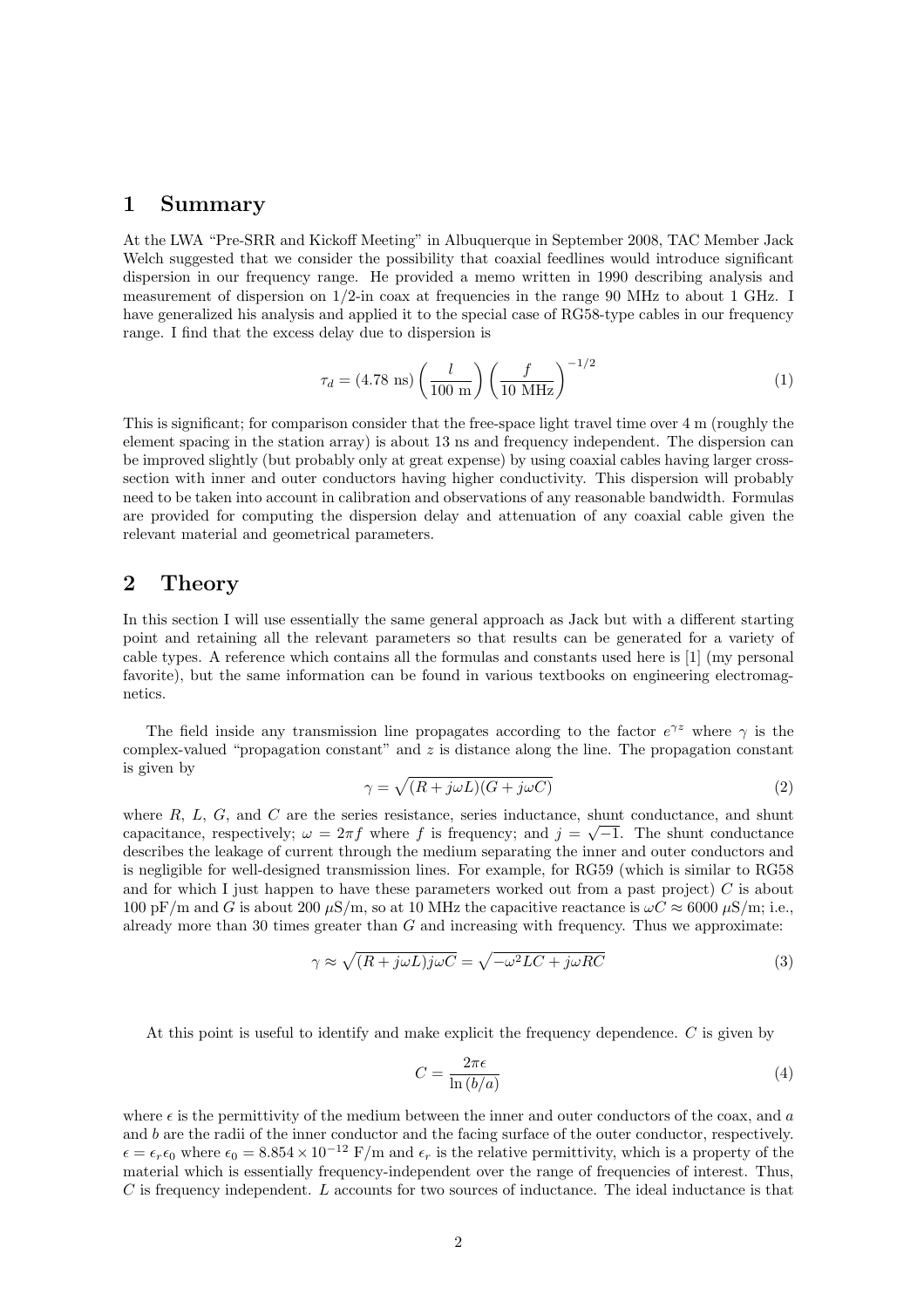associated with the magnetic component of the propagating field between the conductors and is given by

$$
L_0 = \frac{\mu}{2\pi} \ln \frac{b}{a} \tag{5}
$$

where  $\mu = 4\pi \times 10^{-7}$  H/m is the permeability of the medium between the inner and outer conductors of the coax; essentially the same as that of free space for any sane choice of spacing material. Note that  $L_0$ , like C, is frequency-independent. The other source of series inductance is that associated with the magnetic component of the propagating fields *interior* to the inner and outer conductors, which is possible because they are not perfectly conductive. This inductance is for the inner and outer conductors respectively:

$$
L_a = \frac{\mu \delta_a}{4\pi a} \quad \text{and} \tag{6}
$$

$$
L_b = \frac{\mu \delta_b}{4\pi b} \tag{7}
$$

where  $\delta_a$  and  $\delta_b$  are the skin depths for the inner and outer conductors respectively. Skin depth is given by

$$
\delta = \left(\pi\mu\sigma f\right)^{-1/2} \tag{8}
$$

where  $\sigma$  is conductivity. It should be noted that Equations 6 and 7 are valid only for the case that  $\delta \ll$  material thickness; however this is the case in the present problem over the range of frequencies of interest. The total series inductance L is the sum of  $L_0$ ,  $L_a$ , and  $L_b$ . After substitutions and some algebra, we obtain:

$$
L = L_0 + L_{s0} f^{-1/2} , \text{ where}
$$
 (9)

$$
L_{s0} = \frac{\mu^{1/2}}{4\pi^{3/2}} \left( \frac{\sigma_a^{-1/2}}{a} + \frac{\sigma_b^{-1/2}}{b} \right) \tag{10}
$$

The resistance R arises from the exact same current associated with  $L_a$  and  $L_b$ . For good conductors it is known that real and imaginary parts of wave impedance are equal; thus  $R = \omega(L_a + L_b)$  which can be written:

$$
R = 2\pi L_{s0} f^{1/2} \tag{11}
$$

It is noted that any frequency dependence arises from non-zero  $L_{s0}$ , which manifests as non-zero R and frequency-dependent L.

After substituting Equations 9 and 11 into Equation 3 and some algebra, we find:

$$
\gamma = j\beta_0 \sqrt{1 + (1 - j)\frac{L_{s0}}{L_0} f^{-1/2}} \text{ , where}
$$
 (12)

$$
\beta_0 = \omega \sqrt{L_0 C} \tag{13}
$$

Note that  $\beta_0$  is the wavenumber for an ideal transmission line; that is, one with perfectly-conducting materials such that  $R = L_{s0} = 0$  and thus is frequency-independent. Note that

$$
\frac{L_{s0}}{L_0} = \frac{1}{2\sqrt{\pi\mu}} \left( \frac{\sigma_a^{-1/2}}{a} + \frac{\sigma_b^{-1/2}}{b} \right) \left( \ln \frac{b}{a} \right)^{-1} \tag{14}
$$

The second term under the radical in Equation 12 is small compared to 1. For example, using the parameters determined for RG58 in the next section, we find that for  $f = 10$  MHz:

$$
\frac{L_{s0}}{L_0} f^{-1/2} = 0.04
$$
 (Estimated for RG58 at 10 MHz) (15)

Thus it is reasonable to apply the "small x" approximation  $\sqrt{1+x} \approx 1 + \frac{1}{2}x$  to Equation 12. We obtain:

$$
\gamma = \beta_0 \frac{1}{2} \frac{L_{s0}}{L_0} f^{-1/2} + j\beta_0 \left( 1 + \frac{1}{2} \frac{L_{s0}}{L_0} f^{-1/2} \right)
$$
(16)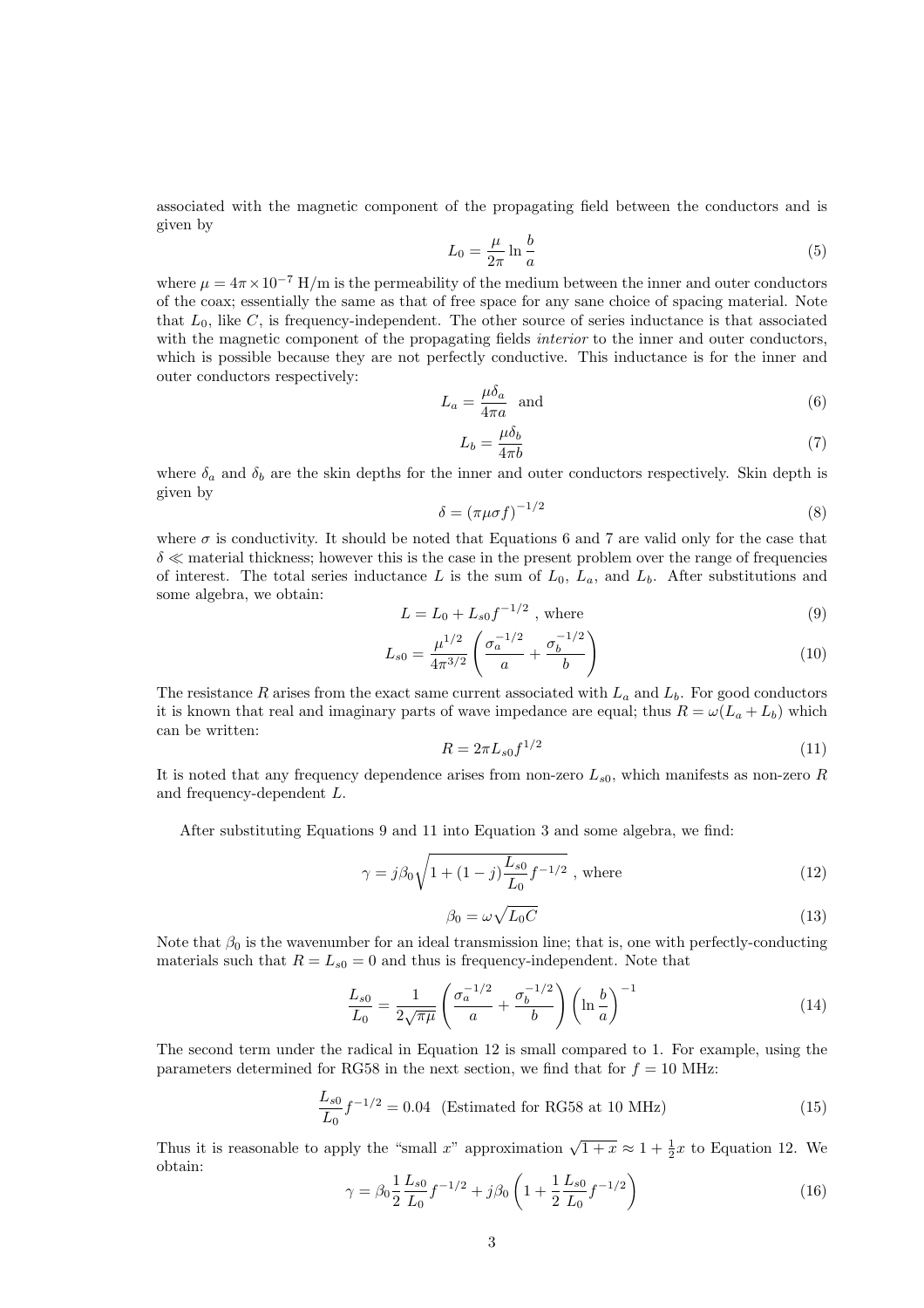Recall that the fields propagate along the transmission line according to the factor  $e^{\gamma z}$ . Separating  $\gamma$  into real and imaginary parts  $\gamma = \alpha + j\beta$ , we have  $e^{\alpha x}e^{j\beta x}$  where the first and second factors describe attenuation and phase, respectively, along the line. In our case we have

$$
\beta = \text{Im}\left\{\gamma\right\} = \beta_0 \left(1 + \frac{1}{2} \frac{L_{s0}}{L_0} f^{-1/2}\right) \tag{17}
$$

The phase  $\phi$  at x assuming  $\phi = 0$  at  $x = 0$  is  $\phi = \beta x$ . Let  $x = ct_0$ , where c is the speed of light in free space. We then have:

$$
\phi = \beta_0 c t_0 \left( 1 + \frac{1}{2} \frac{L_{s0}}{L_0} f^{-1/2} \right) = 2\pi t_0 \left( f + \frac{1}{2} \frac{L_{s0}}{L_0} f^{1/2} \right) \tag{18}
$$

since  $\beta_0 c = 2\pi f$ . The associated delay  $\tau$  is given by:

$$
\tau = \frac{1}{2\pi} \frac{d\phi}{df} = t_0 \left( 1 + \frac{1}{4} \frac{L_{s0}}{L_0} f^{-1/2} \right) \tag{19}
$$

The excess delay due to dispersion is therefore

$$
\tau_d = t_0 \frac{1}{4} \frac{L_{s0}}{L_0} f^{-1/2} \tag{20}
$$

or, written in terms of the constitutive parameters:

$$
\tau_d = t_0 \frac{1}{8\sqrt{\pi\mu}} \left( \frac{\sigma_a^{-1/2}}{a} + \frac{\sigma_b^{-1/2}}{b} \right) \left( \ln \frac{b}{a} \right)^{-1} f^{-1/2}
$$
 (21)

This is the primary result of this analysis. However, it is also possible to obtain the attenuation constant  $\alpha$ , which is useful for checking the result. One finds:

$$
\alpha = \text{Re}\left\{\gamma\right\} = \beta_0 \frac{1}{2} \frac{L_{s0}}{L_0} f^{-1/2} \tag{22}
$$

After substitutions and some algebra, we obtain:

$$
\alpha = \sqrt{\frac{\pi \epsilon}{4}} \left( \frac{\sigma_a^{-1/2}}{a} + \frac{\sigma_b^{-1/2}}{b} \right) \left( \ln \frac{b}{a} \right)^{-1} f^{-1/2}
$$
\n(23)

The attenuation is then given by

$$
A = -20\log_{10}e^{\alpha} \quad \text{[dB/m]} \tag{24}
$$

assuming  $\alpha$  is expressed in m<sup>-1</sup>.

#### 3 Comparison to Welch's Result

In his memo, Jack describes Cablewave  $1/2$ -in coax having a copper inner conductor with  $2a =$ 0.168 in, an aluminum outer conductor having  $2b = 0.480$  in, and a spacing material with  $\epsilon_r = 1.508$ (He gives the index of refraction n as 1.228, and  $n = \sqrt{\epsilon_r}$ ). I used values of  $\sigma_a = 5.8 \times 10^7$  S/m and  $\sigma_b = 3.82 \times 10^7$  S/m from [1]. From Equations 23 and 24 I obtain 0.047 dB/m, whereas Jack obtains 0.050 dB/m; probably OK given that we may have used slightly different conductivities (Jack used skin impedance as opposed to conductivity). For  $\tau_d$  I obtain 5.28 $t_0f^{-1/2}$  whereas Jack obtains  $7.4t_0f^{-1/2}$ . Jack's result includes an empirical correction based on measurements of the coax which increased the value of his constant; I believe this accounts for most of the difference between his result and mine.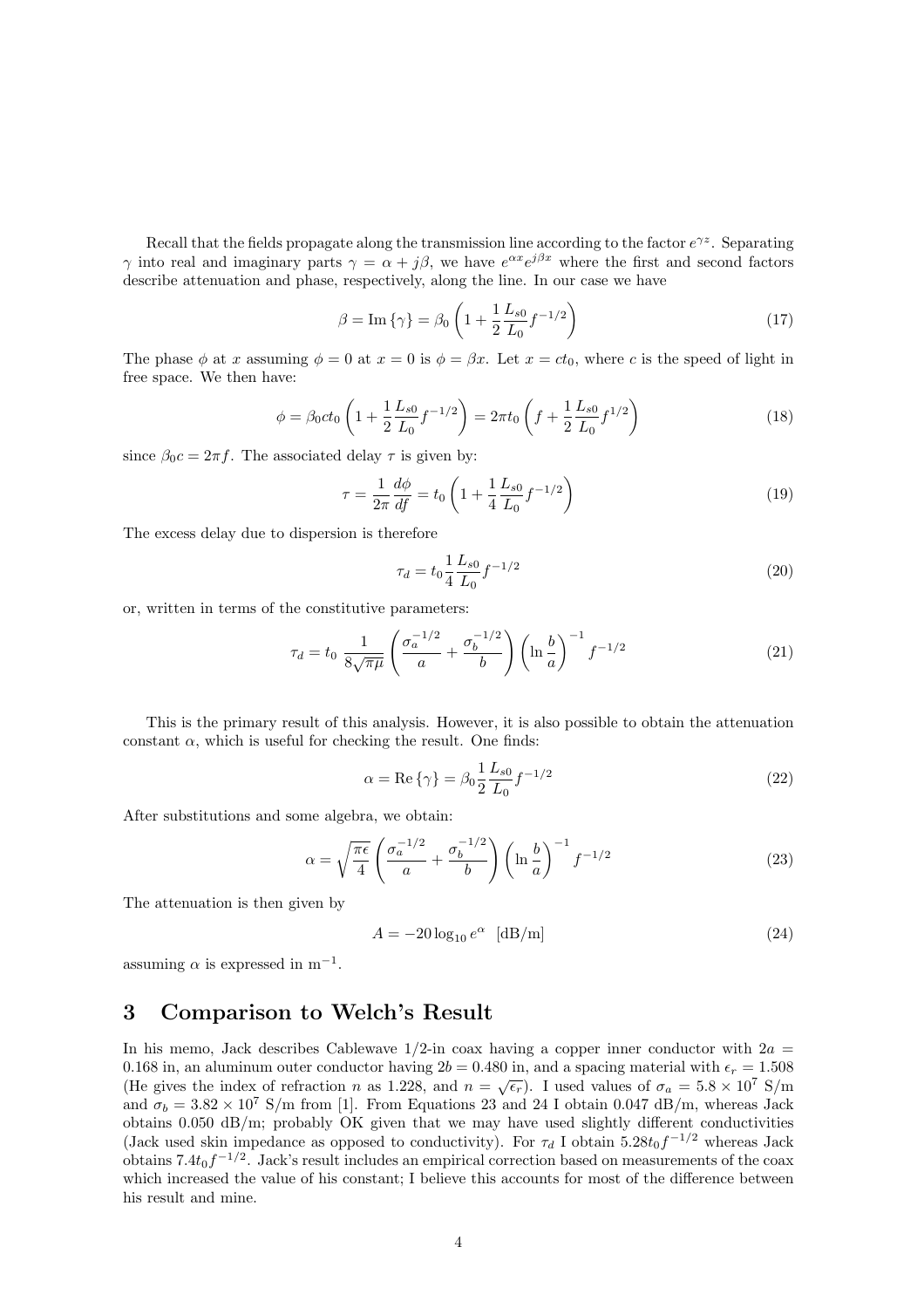#### 4 Findings for RG58 at LWA Frequencies

To the best of my ability to determine, RG58 has the following characteristics:

- Inner conductor (twisted tinned copper strands):  $a = 0.42$  mm,  $\sigma_a = 2.9 \times 10^7$  S/m
- Outer conductor (braided tinned copper strands):  $b = 1.75$  mm,  $\sigma_b = 5.8 \times 10^6$  S/m
- Spacing material (polyethylene):  $\epsilon_r = 2.26$ .

The conductivities  $\sigma_a$  and  $\sigma_b$  are a bit tricky to determine, because the inner and outer conductors are not simple homogeneous media. I used the following procedure: First, I assumed  $\sigma_a = \sigma_b = 5.8 \times 10^6$  S/m, which is the value given for copper in [1]. From this, I obtained  $A = 0.093$  dB/m at 100 MHz. The correct value should be more like 0.164 dB/m (i.e., 5 dB/(100 ft)). I then guessed that the use of braid in the outer conductor reduces the conductivity by an order of magnitude, and that the use of strands in the inner conductor reduces the conductivity by half, giving the values of listed above. Using these new values I obtain very nearly the desired value of 0.164 dB/m, and I therefore assume these to be appropriate.

For  $\tau_d$  I obtain (29.95 Hz<sup>1/2</sup>) $t_0 f^{-1/2}$ . This can be translated into a more meaningful expression by letting  $t_0$  be  $l/(0.66c)$ , the travel time along a dispersion-free cable of length l, where c is the speed of light in free space and the factor of 0.66 is the well-known "velocity factor" for RG58. After substitutions and some math, we obtain:

$$
\tau_d = (4.78 \text{ ns}) \left(\frac{l}{100 \text{ m}}\right) \left(\frac{f}{10 \text{ MHz}}\right)^{-1/2} . \tag{25}
$$